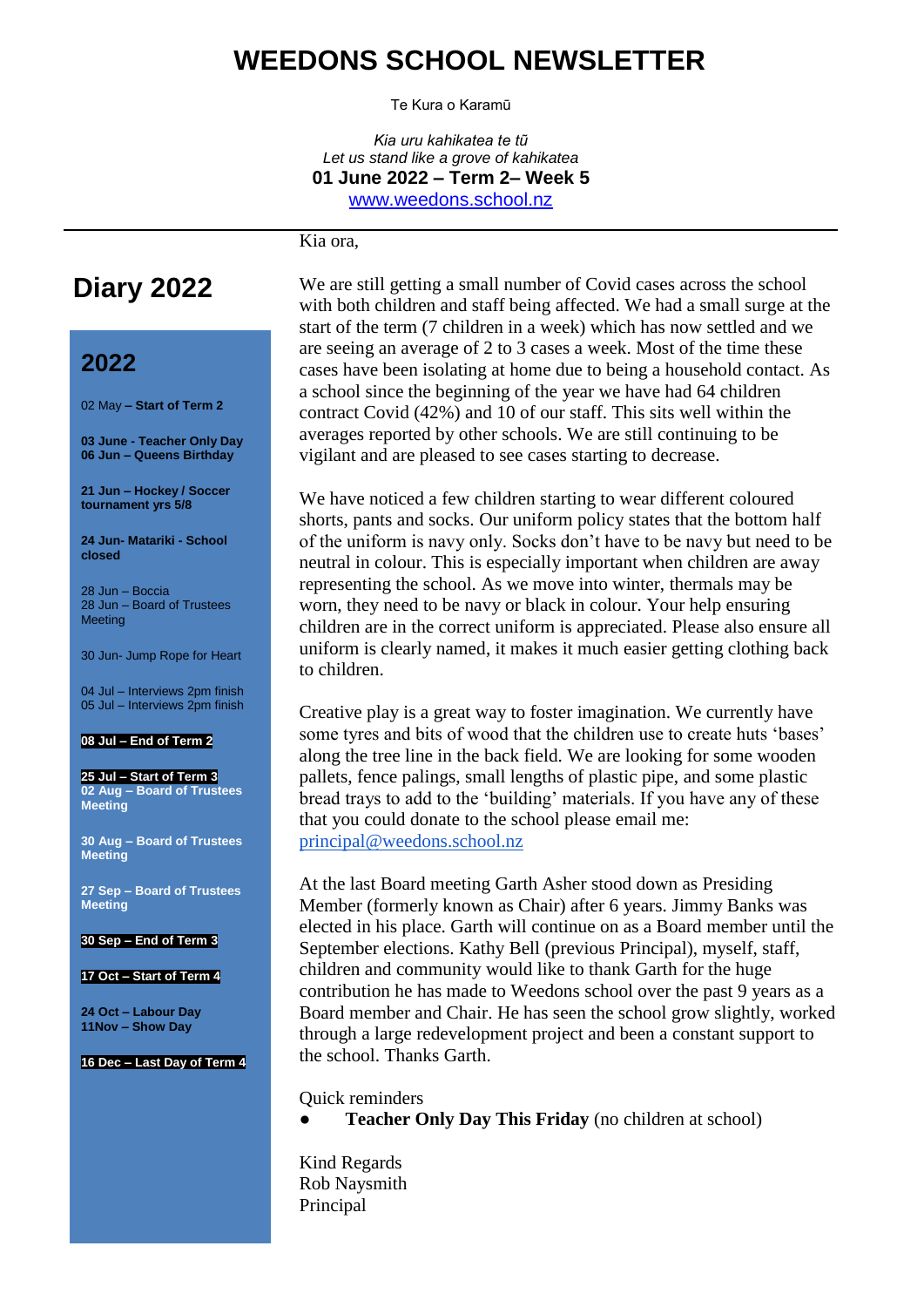# Top Performer **–** Harakeke **–** Room 2

Harakeke's second Top Performer for the year is a boy that I am getting to know and appreciate more with every week that passes by … Jacob B-H. It has taken time to get to know Jacob as he is incredibly humble about his many abilities and never pushes himself forward, however there has never been any doubt that he has a huge amount to offer.

Jacob holds very high expectations for himself and approaches all his work with commendable conscientiousness. He is mature beyond his years and this is reflected in any conversation that you have with him, as well as in the quality writing that he produces. For one so young, his vocabulary is impressive while his turns of phrase are very well chosen. Jacob is an avid reader who loves a great series, while in maths there is no stopping him. He is quick to grasp any new concept or method and is always eager for more.

Academics aside, Jacob is a great team player who will work positively alongside anyone and everyone. He willingly shares his well thought through ideas while also listening to, and being supportive of, others. I am also really enjoying seeing Jacob's sense of humour increasingly come through, accompanied by his growing confidence and self-belief. I know he will continue to go from strength to strength. Congratulations, Jacob, you thoroughly deserve this award of Top Performer.

## **SPORT**

On Tuesday mornings for the rest of term we have Denise and Becky from Selwyn Netball coming into school to take some large ball and netball skills with our students. This is our first session this week and Room 6 had a great time. We look forward to the coming weeks.